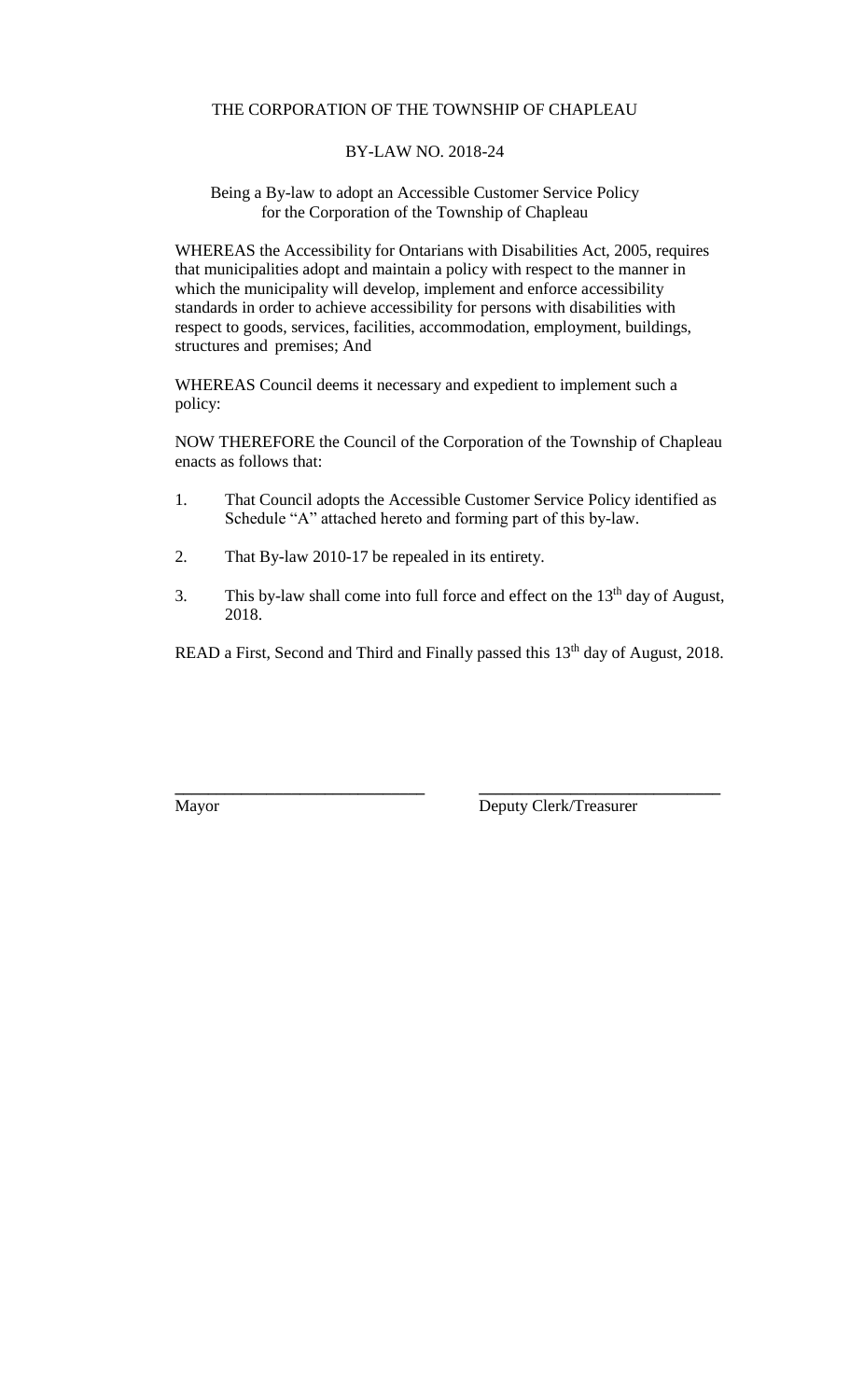#### **Schedule "A" to By-law 2018-24**

## **The Corporation of the Township of Chapleau**

## **Accessible Customer Service Policy**

#### **Purpose / Background Information**

The Accessibility for Ontarians with disabilities Act, 2005 (the "AODA") is a Provincial Act with purpose of developing, implementing and enforcing accessibility standards in order to achieve accessibility for persons with disabilities with respect to goods, services, facilities, accommodation, employment, buildings, structures and premises.

Under the AODA, Ontario Regulation 429/07 entitled "Accessibility Standards for Customer Service" establishes accessibility standards specific to customer service for public sector organizations and other persons or organizations that provide goods and services to members of the public or other third parties.

In general, providers must deliver service in a way that respects the dignity and independence of people with disabilities.

This policy is drafted in accordance with the Accessibility Standards for Customer Service (Ontario Regulation 429/07) and addresses the following:

- the provision of goods and services to persons with disabilities;
- the use of assistive devices by persons with disabilities;
- the use of service animals by persons with disabilities;
- the use of support persons by persons with disabilities;
- notice of temporary disruptions in services and facilities;
- training;
- customer feedback regarding the provision of goods and services to persons with disabilities; and
- notice of availability and format of documents.

#### **1. Our mission**

The mission of the Corporation of the Township of Chapleau is that citizens with disabilities achieve accessibility in the provision of goods and services by the Township to this community, consistent with the principles of independence, dignity, integration and equality of opportunity as set out in the regulations of the Accessibility for Ontarians With Disabilities Act, 2005.

#### **2. Our commitment**

In fulfilling our mission, The Corporation of the Township of Chapleau strives at all times to provide its goods and services in a way that respects the dignity and independence of people with disabilities. We are also committed to giving people with disabilities the same opportunity to access our goods and services and allowing them to benefit from the same services, in the same place and in a similar was as other customers.

The Township of Chapleau is committed to ensuring equal access and participation for people with disabilities. We are committed to treating people with disabilities in a way that allows them to maintain their dignity and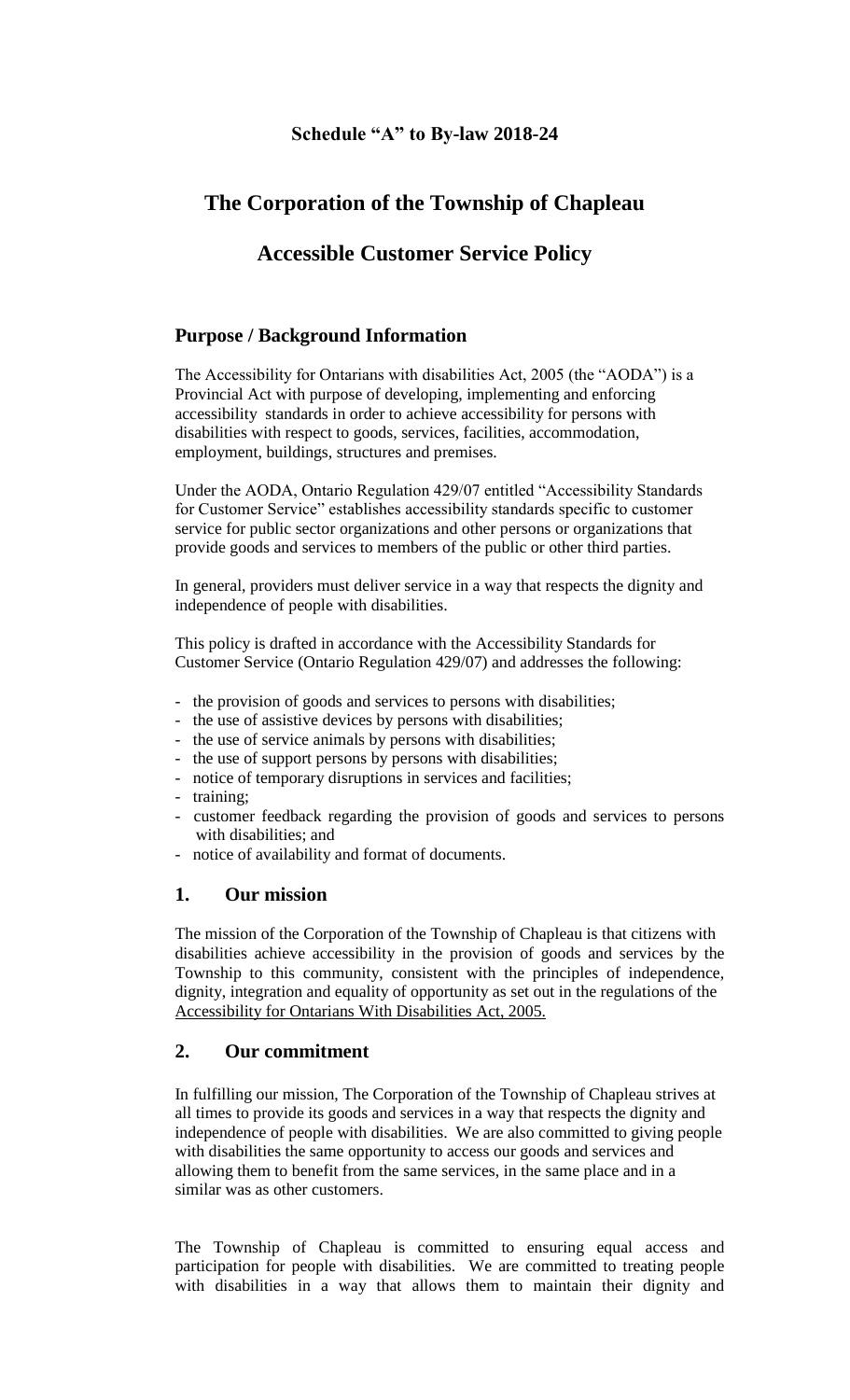independence. We believe in integration and we are committed to meeting the needs of people with disabilities in a timely manner. We will do so by removing and preventing barriers to accessibility and meeting our accessibility requirement under the Accessibility for Ontarians with Disabilities Act and Ontario's accessibility laws.

## **3. Providing goods and service to people with disabilities**

The Corporation of the Township of Chapleau is committed to excellence in serving all customers including people with disabilities and we will carry out our functions and responsibilities in the following areas:

## **3.1 Communication**

We will communicate with people with disabilities in ways that take into account their disability. When asked, we will provide information about our organization and its services, including public safety information, in accessible formats or with communication supports.

We will meet internationally-recognized Web Content Accessibility Guidelines (WCAG) 2.0 Level AA website requirements in accordance with Ontario's accessibility laws.

We will train staff who communicate with customers on how to interact and communicate with people with various types of disabilities.

## **3.2 Telephone services**

We are committed to providing fully accessible telephone service to our customers. We will train staff to communicate with customers over the telephone in clear and plain language and to speak clearly and slowly.

We will offer to communicate with customers by **email or written text,** if telephone communication is not suitable to their communication needs or is not available.

## **3.3 Assistive devices**

We are committed to serving people with disabilities who use assistive devices to obtain, use of benefit from our goods and services. We will ensure that our staff are trained and familiar with various assistive devices that may be used by customers with disabilities while accessing our goods or services.

## **3.4 Billing**

We are committed to providing accessible invoices to all of our customers. For this reason, invoices will be provided in the following formats upon request: **hard copy or large print,**

We will answer any questions customers may have about the content of the invoice in person, by telephone or email.

## **3.5 Standard practices**

The Corporation of the Township of Chapleau will establish standard practices to assist in providing accessible Customer Service. These Standard Practices will form part of the mandatory training requirement.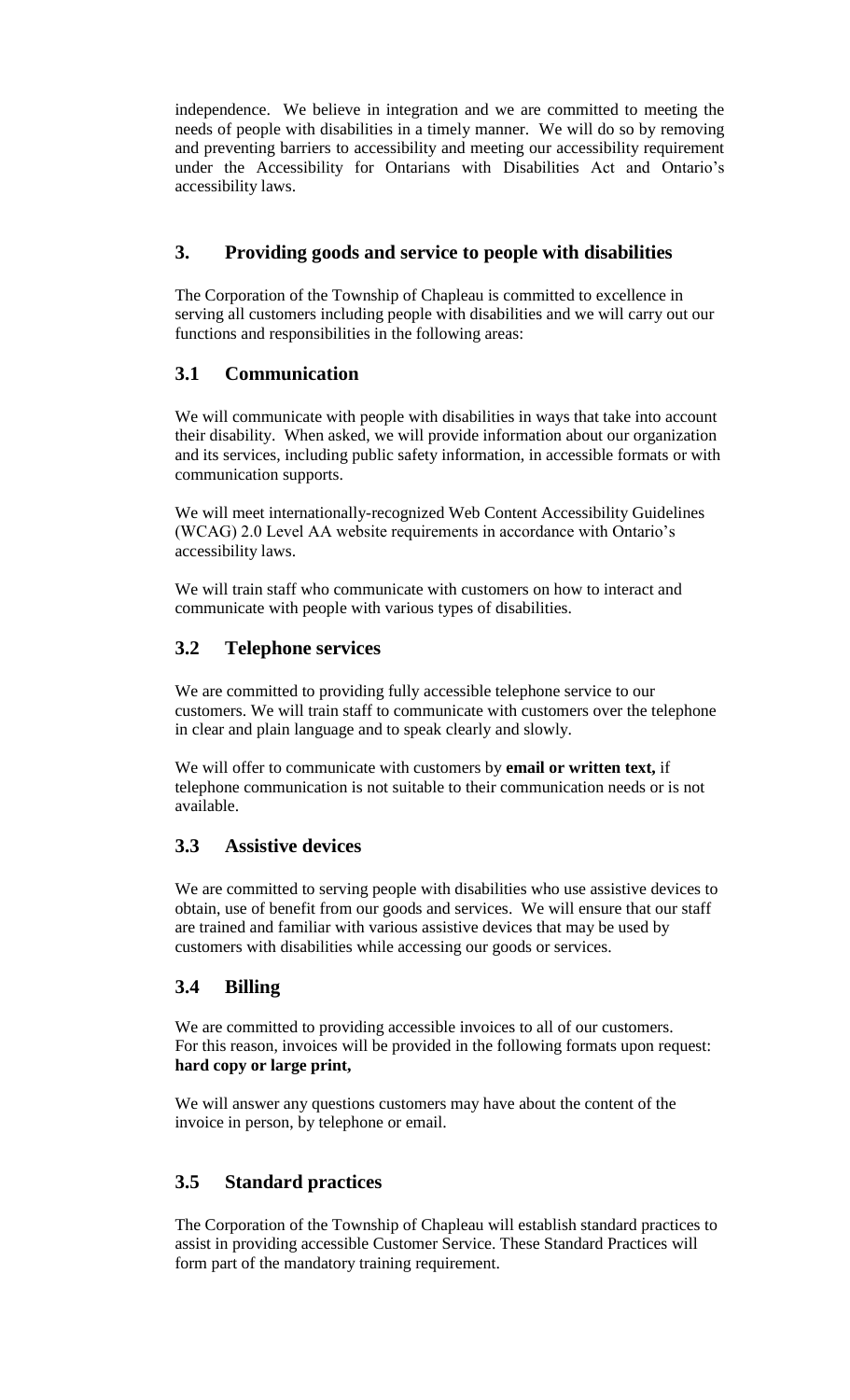## **4. Use of service animals**

We are committed to welcoming people with disabilities who are accompanied by a service animal on the parts of our premises that are open to the public and other third parties. We will also ensure that all staff, volunteers and others dealing with the public are properly trained in how to interact with people with disabilities who are accompanied by a service animal.

## **5. Support persons**

We are committed to welcoming people with disabilities who are accompanied by a support person. Any person with a disability who is accompanied by a support person will be allowed to enter The Corporation of the Township of Chapleau's premises with his or her support person. At no time will a person with a disability who is accompanied by a support person be prevented from access to his or her support person while on our premises.

**Fees will not be charged for support persons** for admission to The Corporation of the Township of Chapleau's premises for any events where a fee is required.

The Corporation of the Township of Chapleau may require a person with a disability to be accompanied by a support person when on The Corporation of the Township of Chapleau's premises, but only if a support person is necessary to protect the health and safety of the person with a disability or the health and safety of others on the premises.

## **6. Notice of temporary disruption (See Schedule B)**

The Corporation of the Township of Chapleau will provide customers with notice in the event of a planned or unexpected disruption in the facilities or services usually used by people with disabilities. This notice will include information about the reason for the disruption, its anticipated duration, and a description of alternative facilities or services, if available.

The notice will be placed at all public entrances and service counters on our premises and posted on our web site.

## **7. Training for staff**

The Corporation of the Township of Chapleau will provide training to all employees, volunteers and others who deal with the public or other third parties on their behalf, and all those who are involved in the development and approvals of policies, practices and procedures. We are committed to training staff and volunteers in Ontario's accessibility laws and aspects of the Ontario Human Rights Code that relate to persons with disabilities. We will train our employees and volunteers on accessibility as it relates to their specific roles in the organization.

This training will be provided as soon as practical after staff commence their duties. Training will include the following:

- The purposes of the Accessibility for Ontarians with Disabilities Act, 2005 and the requirements of the customer service standard;
- How to interact and communicate with people with various types of disabilities;
- How to interact with people with disabilities who use an assistive device or require the assistance of a service animal or a support person;
- What to do if a person with a disability is having difficulty accessing the Township's goods, services or facilities;
- The Corporation of the Township of Chapleau's policies, practices and procedures relating to the customer service standard;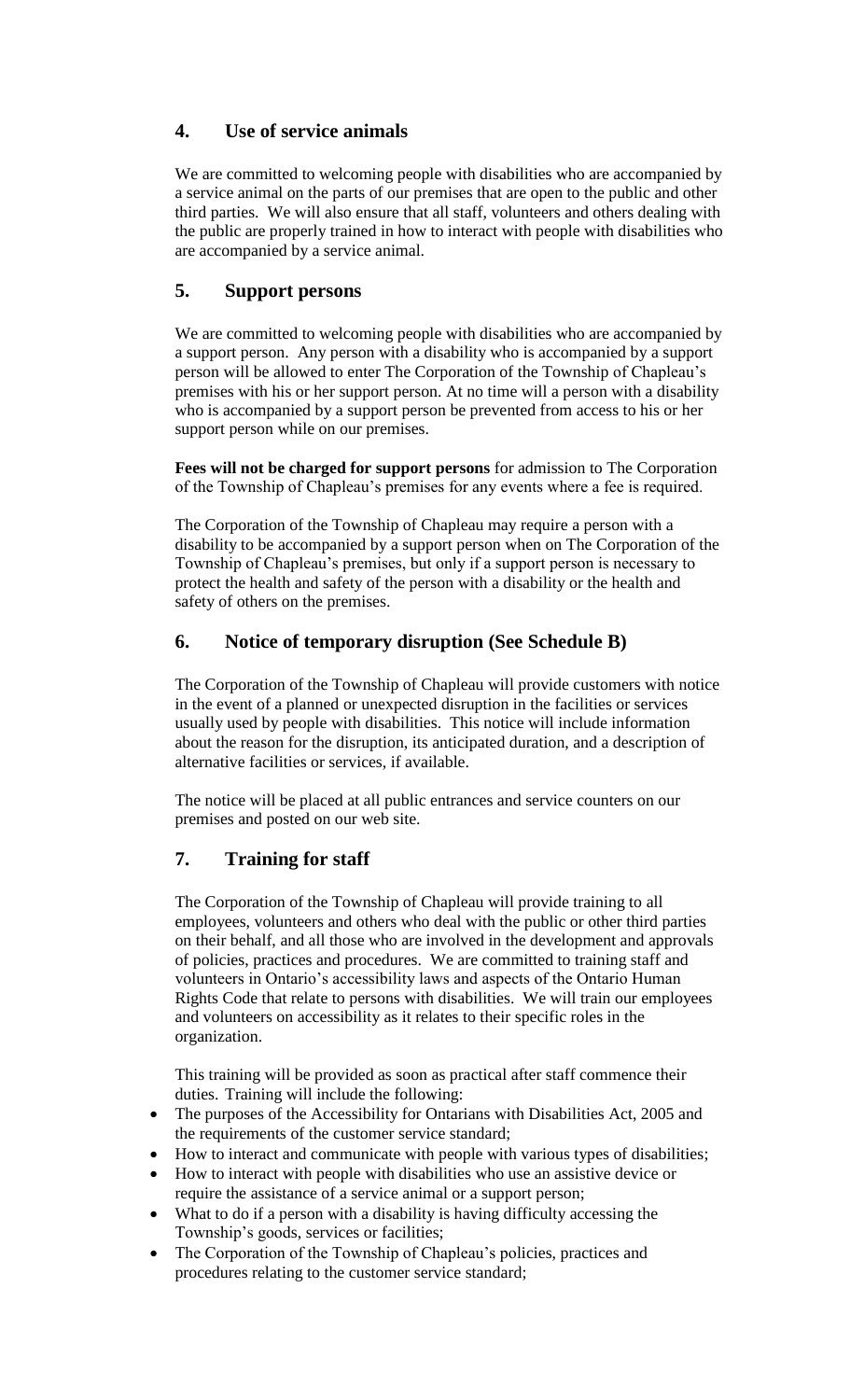- Ontario Human Rights Code; and
- Areas of the accessibility standards that are relevant to the employee's work responsibilities including employment, information and communications, transportation and the design of public spaces.

Applicable staff will be trained on policies, practices and procedures that affect the way goods and services are provided to people with disabilities. Staff will also be trained on an ongoing basis when changes are made to these policies, practices and procedures.

## **8. Employment**

We will notify employees, potential hires and the public that accommodations can be made during recruitment and hiring.

We will notify staff that supports are available for those with disabilities. We will put in place a process to develop individual accommodation plans for employees.

Where needed, we will also provide customized emergency information to help an employee with a disability during an emergency.

## **9. Procurement**

We will incorporate accessibility criteria and features when procuring or acquiring goods, services or facilities, including self-serve kiosks. If it is not possible and practical to do so, we will provide an explanation upon request.

## **10. Design of Public Spaces**

When constructing new or redeveloping existing public spaces, the Township will adhere to the applicable requirements under the Design of Public Spaces Standard.

## **11. Accessible Transportation**

Conventional transportation services provided by the Township of Chapleau will be accessible. The public and persons will disabilities will be consulted in the development of accessible design criteria to be considered in the construction, renovation or replacement of bus stops and shelters.

## **12. Feedback process (Schedule C)**

The ultimate goal of The Corporation of the Township of Chapleau is to meet and surpass customer expectations while serving customers with disabilities. Comments on our services regarding how well those expectations are being met are welcome and appreciated.

Feedback regarding the way The Corporation of the Township of Chapleau provides goods and services to people with disabilities can be made by email, verbally, written or by using the Feedback Form available on our website and at our service counter. All feedback will be directed to the Chief Administrative Officer or alternate. Customers can expect to hear back in 5 business days.

## **13. Modifications to this or other policies**

We are committed to developing customer service policies that respect and promote the dignity and independence of people with disabilities. Therefore, no changes will be made to this policy before considering the impact on people with disabilities.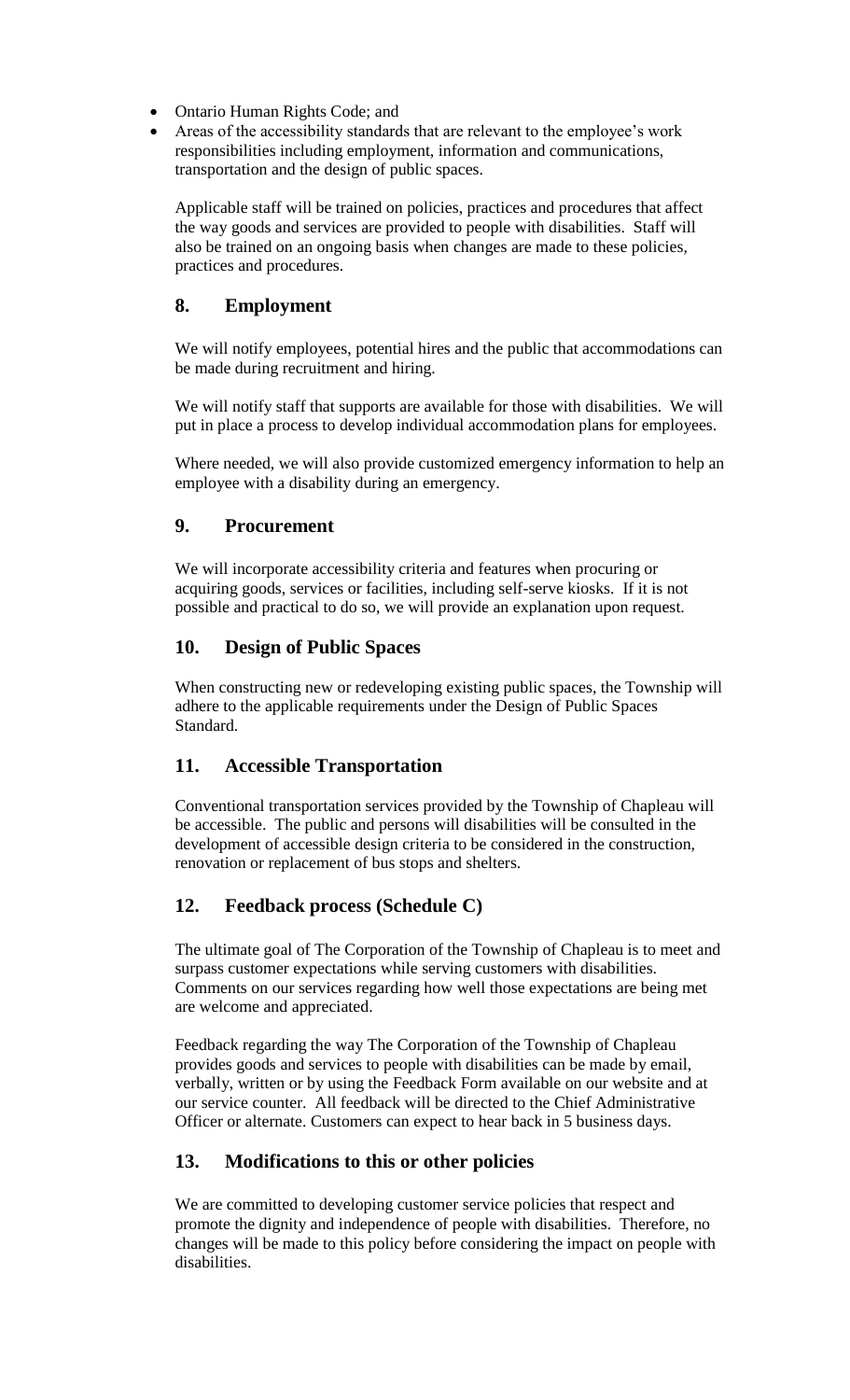Any policy of The Corporation of the Township of Chapleau that does not respect and promote the dignity and independence of people with disabilities will be modified or removed.

## **14. Questions about this policy**

This policy exists to achieve service excellence to customers with disabilities. If anyone has a question about the policy, or if the purpose of a policy is not understood, an explanation should be provided by, or referred to the Chief Administrative Officer or alternate of The Corporation of the Township of Chapleau.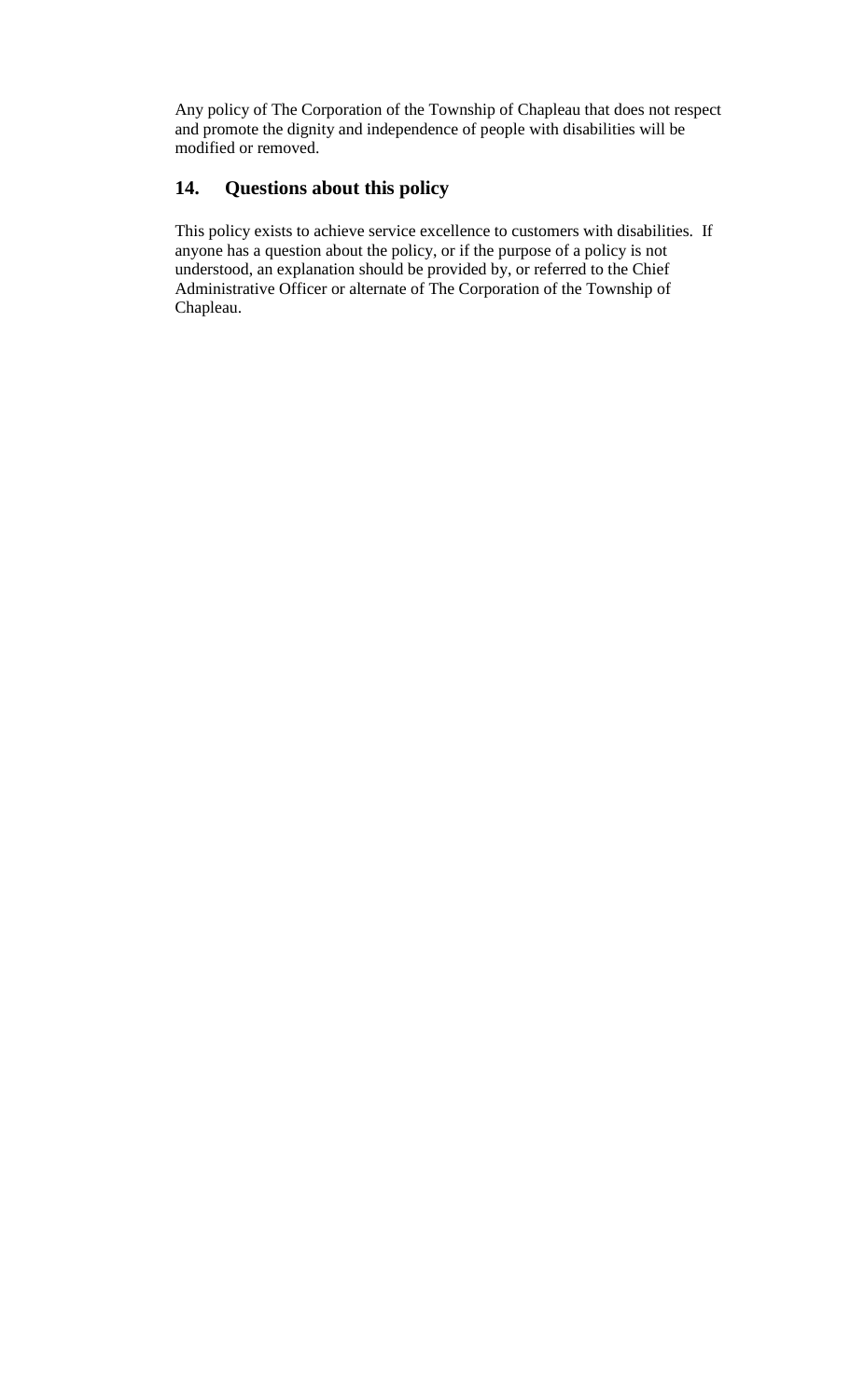Schedule B

Document for Notifying the Public About Disruptions in Service

# **NOTICE OF DISRUPTION**

| <b>Type of Disruption</b>                 |  |
|-------------------------------------------|--|
| <b>Reason for Disruption</b>              |  |
| <b>Duration of Disruption</b>             |  |
| <b>Alternative facilities or services</b> |  |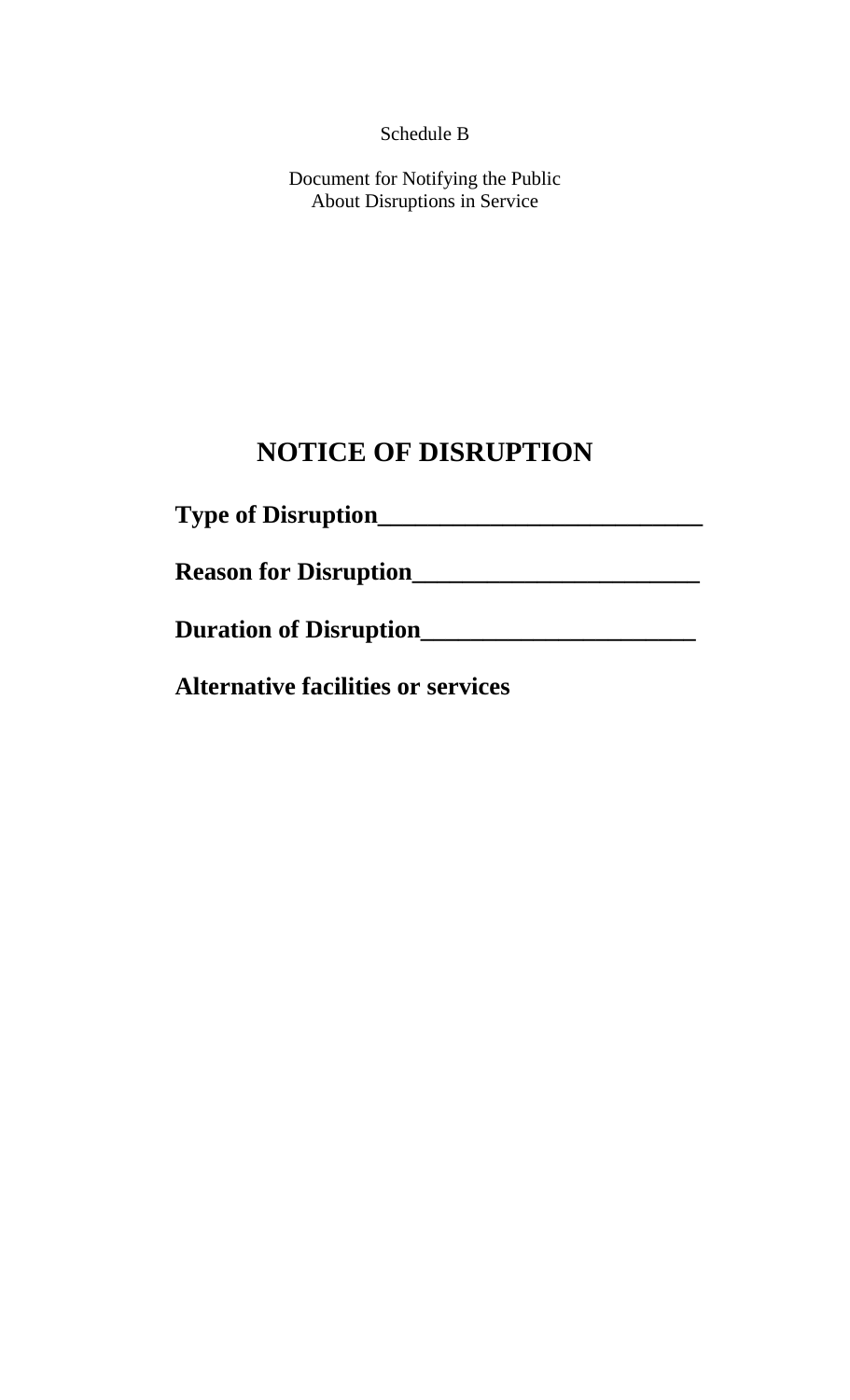Schedule C

Invitation for Feedback on the Provision of Goods or Services to

People with Disabilities & Availability of Policy

# **We want to hear from you!**

# **We strive to improve our accessibility for customers with disabilities.**

# **We welcome your feedback.**

To share your comments, request a feedback form or request a copy of our accessibility policy….

Please call 705-864-1330

Thank you,

The Corporation of the Township of Chapleau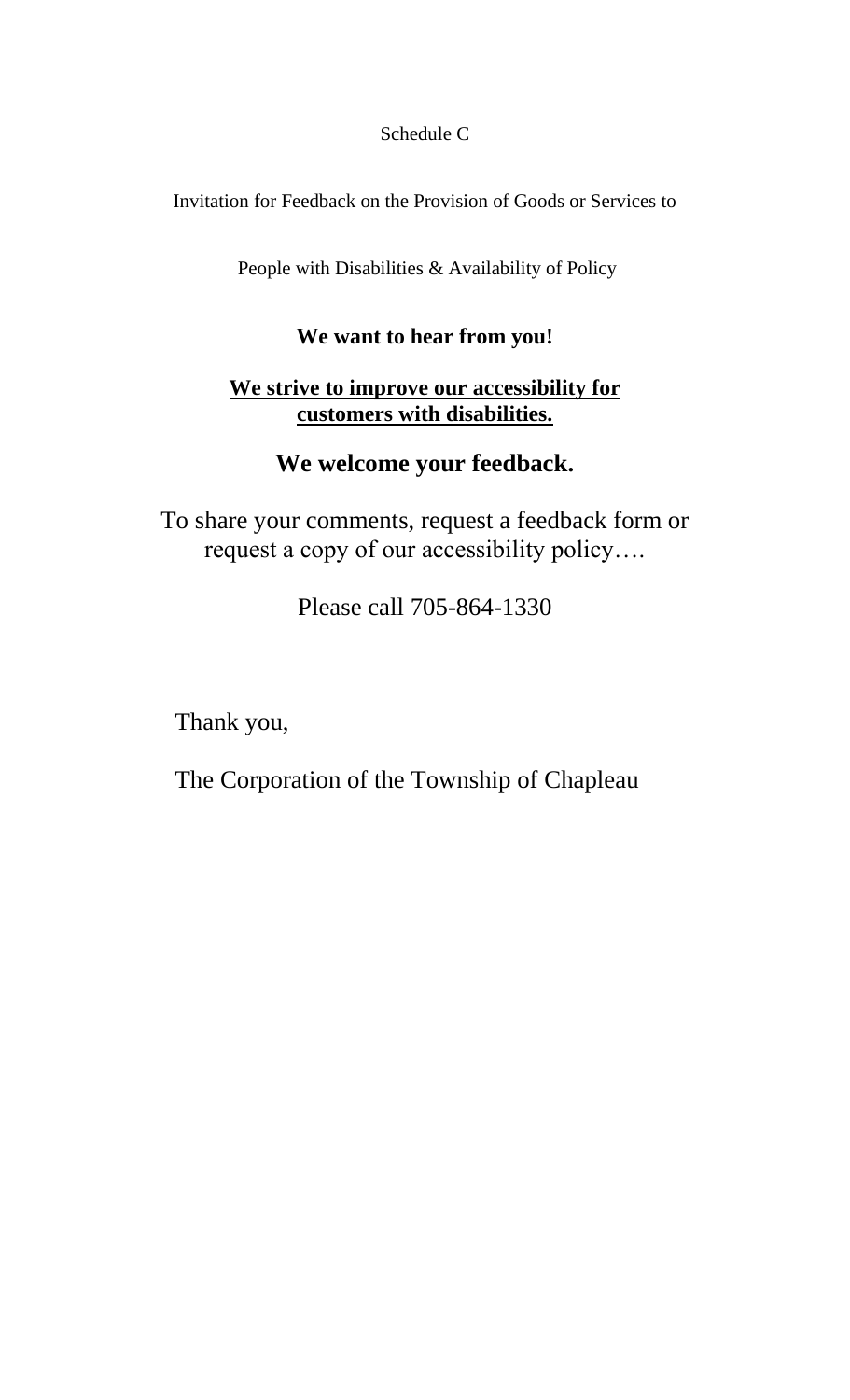## Schedule D

#### Document for Obtaining Feedback

#### Customer Feedback Form

Thank you for visiting The Corporation of the Township of Chapleau. We value all of our customers and strive to meet everyone's needs. Please tell us the date and time of your visit:

Did we respond to your customer service needs today? YES NO

Was our customer service provided to you in an accessible manner? YES SOMEWHAT NO (please explain below)

Did you have any problems accessing our goods and services? YES SOMEWHAT NO (please explain below)

Please add any other comments you may have:

Contact information (optional):

Thank you,

The Corporation of the Township of Chapleau

Please note that upon request, the Township of Chapleau will provide or arrange for the provision of accessible formats and communication supports.